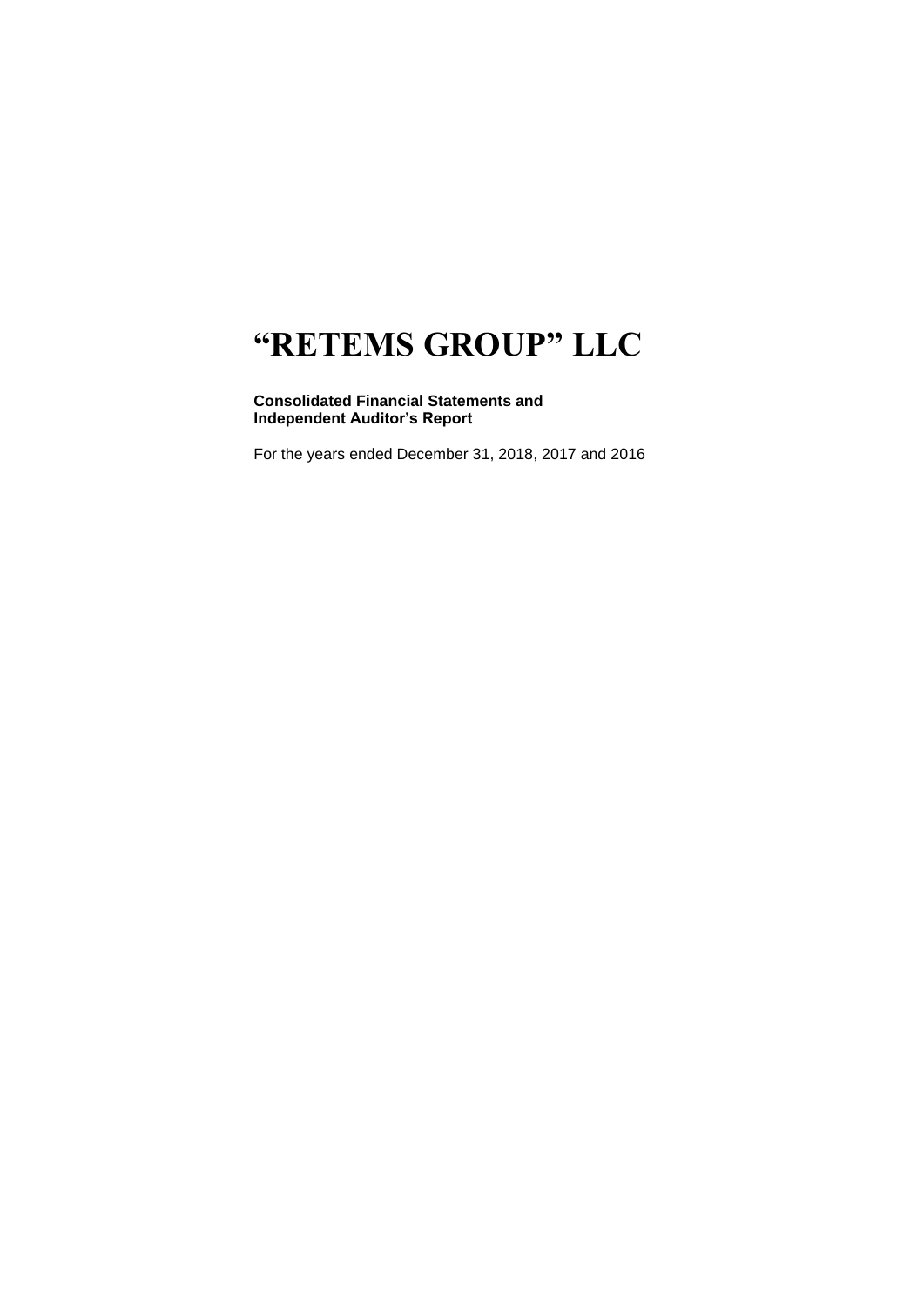### **TABLE OF CONTENTS**

| CONSOLIDATED FINANCIAL STATEMENTS FOR THE YEARS ENDED DECEMBER 31, 2018, 2017<br>and 2016: |  |
|--------------------------------------------------------------------------------------------|--|
|                                                                                            |  |
| CONICOLIDATED CTATEMENT OF FINIANCIAL DOCITION                                             |  |

| CONSOLIDATED STATEMENT OF CASH FLOWS ………………………………………………………………………………………6 |  |
|-------------------------------------------------------------------------|--|

NOTES TO THE CONSOLIDATED FINANCIAL STATEMENTS:

| 1 <sup>1</sup>  |  |
|-----------------|--|
| 2.              |  |
| 3.              |  |
| $\mathbf{4}$ .  |  |
| 5.              |  |
| 6.              |  |
| 7 <sub>1</sub>  |  |
| 8.              |  |
| 9.              |  |
| 10 <sub>1</sub> |  |
| 11.             |  |
| 12.             |  |
| 13.             |  |
| 14.             |  |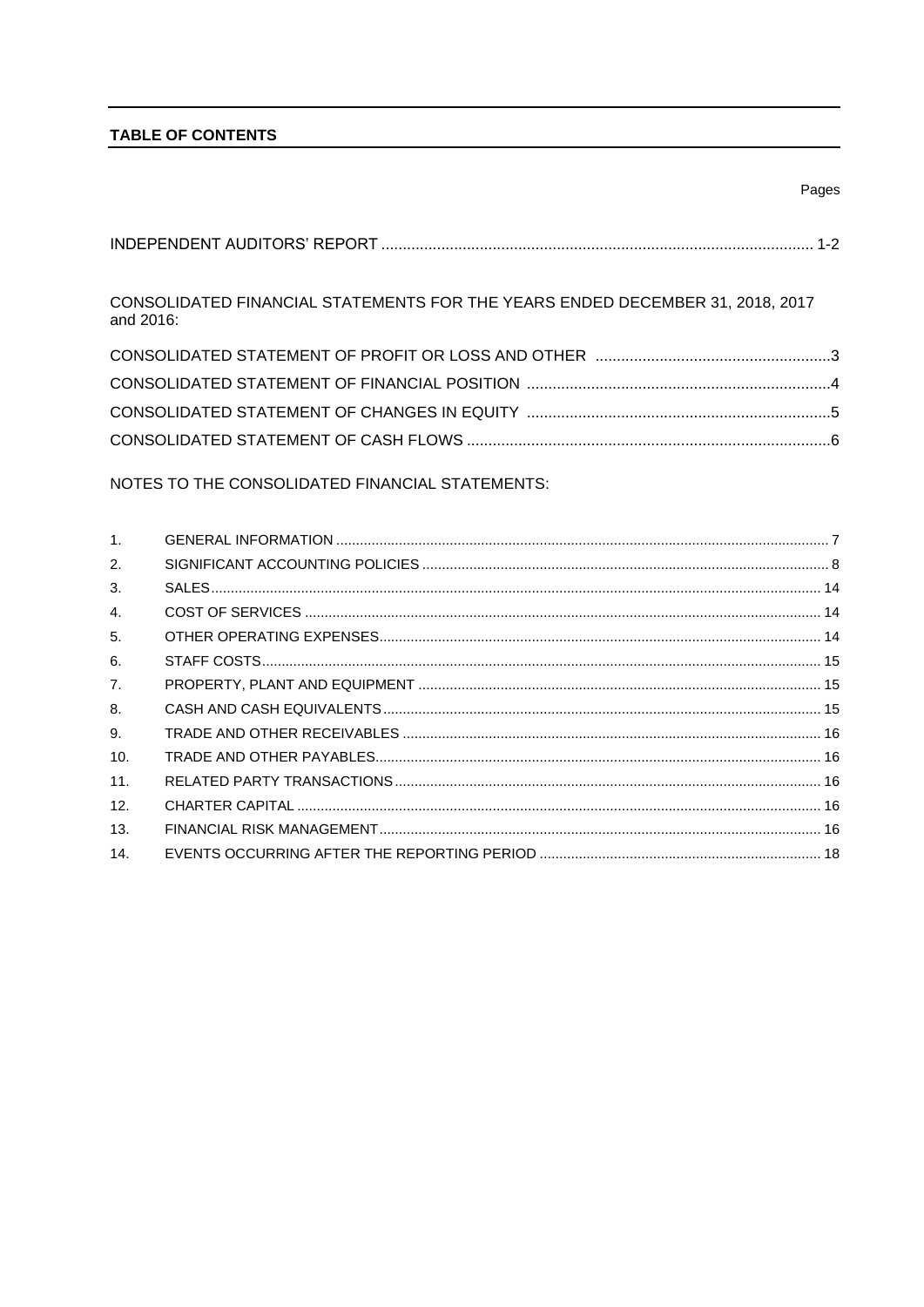

### **INDEPENDENT AUDITOR'S REPORT**

To the shareholders and director of "RETEMS GROUP" Limited Liability Company:

### **Opinion**

We have audited the accompanying consolidated financial statements of "RETEMS GROUP" Limited Liability Company and its subsidiaries (the "Group"), which comprise the consolidated statement of financial position as of December 31, 2018, 2017 and 2016 and the consolidated statements of profit or loss and other comprehensive income statement of changes in equity and consolidated cash flows statement for the years then ended, and a summary of significant accounting policies and other explanatory information.

In our opinion, the accompanied consolidated financial statements present fairly, in all material respects, the financial position of the Group as at December 31, 2018, 2017 and 2016 and its financial performance and cash flows for the years then ended in accordance with International Financial Reporting Standards.

### **Basis for opinion**

We conducted our audit in accordance with International Standards on Auditing (ISAs). Our responsibilities under those standards are further described in the Auditor's responsibilities for the audit of the consolidated financial statements section of our report. We are independent of the Group in accordance with the International Ethics Standards Board for Accountants' Code of Ethics for Professional Accountants (IESBA Code), and we have fulfilled our other ethical responsibilities in accordance with the IESBA Code. We believe that the audit evidence we have obtained is sufficient and appropriate to provide a basis for our opinion.

# **Responsibilities of Management and Those Charged with Governance for the Consolidated Financial Statements**

Management is responsible for the preparation of the consolidated financial statements in accordance with IFRS and for such internal control as management determines is necessary to enable the preparation of consolidated financial statements that are free from material misstatement, whether due to fraud or error.

In preparing the consolidated financial statements, management is responsible for assessing the Groups' ability to continue as a going concern, disclosing, as applicable, matters related to going concern and using the going concern basis of accounting unless management either intends to liquidate the Group or to cease operations, or has no realistic alternative but to do so.

Those charged with governance are responsible for overseeing the Group's financial reporting process.

### **Auditor's Responsibilities for the Audit of the Consolidated Financial Statements**

Our objectives are to obtain reasonable assurance about whether the consolidated financial statements as a whole are free from material misstatement, whether due to fraud or error, and to issue an auditor's report that includes our opinion. Reasonable assurance is a high level of assurance, but is not a guarantee that an audit conducted in accordance with ISAs will always detect a material misstatement when it exists. Misstatements can arise from fraud or error and are considered material if, individually or in the aggregate, they could reasonably be expected to influence the economic decisions of users taken on the basis of these consolidated financial statements.

As part of an audit in accordance with ISAs, we exercise professional judgment and maintain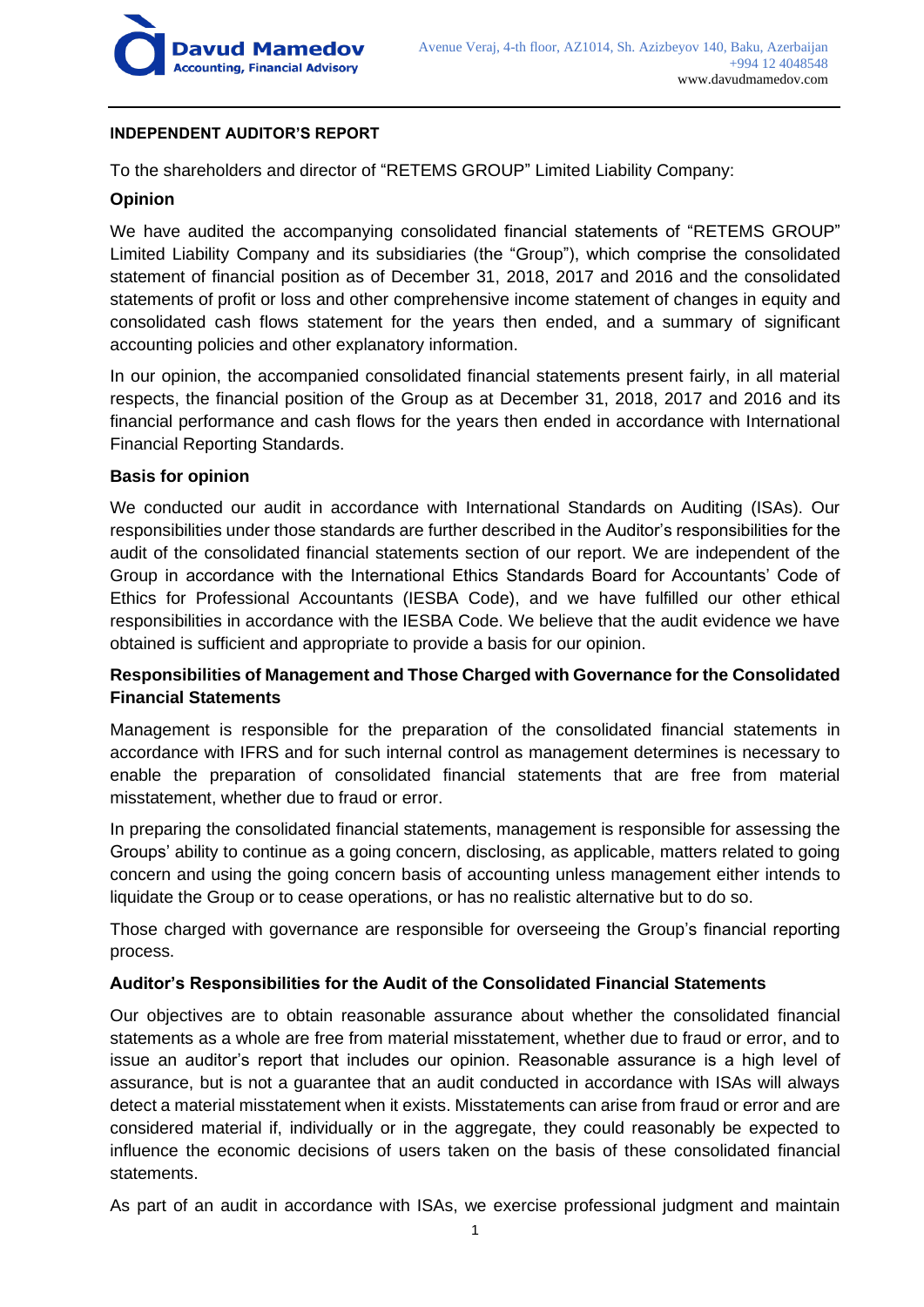

professional skepticism throughout the audit. We also:

- Identify and assess the risks of material misstatement of the consolidated financial statements, whether due to fraud or error, design and perform audit procedures responsive to those risks, and obtain audit evidence that is sufficient and appropriate to provide a basis for our opinion. The risk of not detecting a material misstatement resulting from fraud is higher than for one resulting from error, as fraud may involve collusion, forgery, intentional omissions, misrepresentations, or the override of internal control.
- Obtain an understanding of internal control relevant to the audit in order to design audit procedures that are appropriate in the circumstances, but not for the purpose of expressing an opinion on the effectiveness of the Group's internal control.
- Evaluate the appropriateness of accounting policies used and the reasonableness of accounting estimates and related disclosures made by management.
- Conclude on the appropriateness of management's use of the going concern basis of accounting and, based on the audit evidence obtained, whether a material uncertainty exists related to events or conditions that may cast significant doubt on the Group ability to continue as a going concern. If we conclude that a material uncertainty exists, we are required to draw attention in our auditor's report to the related disclosures in the consolidated financial statements or, if such disclosures are inadequate, to modify our opinion. Our conclusions are based on the audit evidence obtained up to the date of our auditor's report. However, future events or conditions may cause the Group to cease to continue as a going concern.

We communicate with those charged with governance regarding, among other matters, the planned scope and timing of the audit and significant audit findings, including any significant deficiencies in internal control that we identify during our audit.

Davud Mamedov MMC

28 June 2019 Baku, Azerbaijan

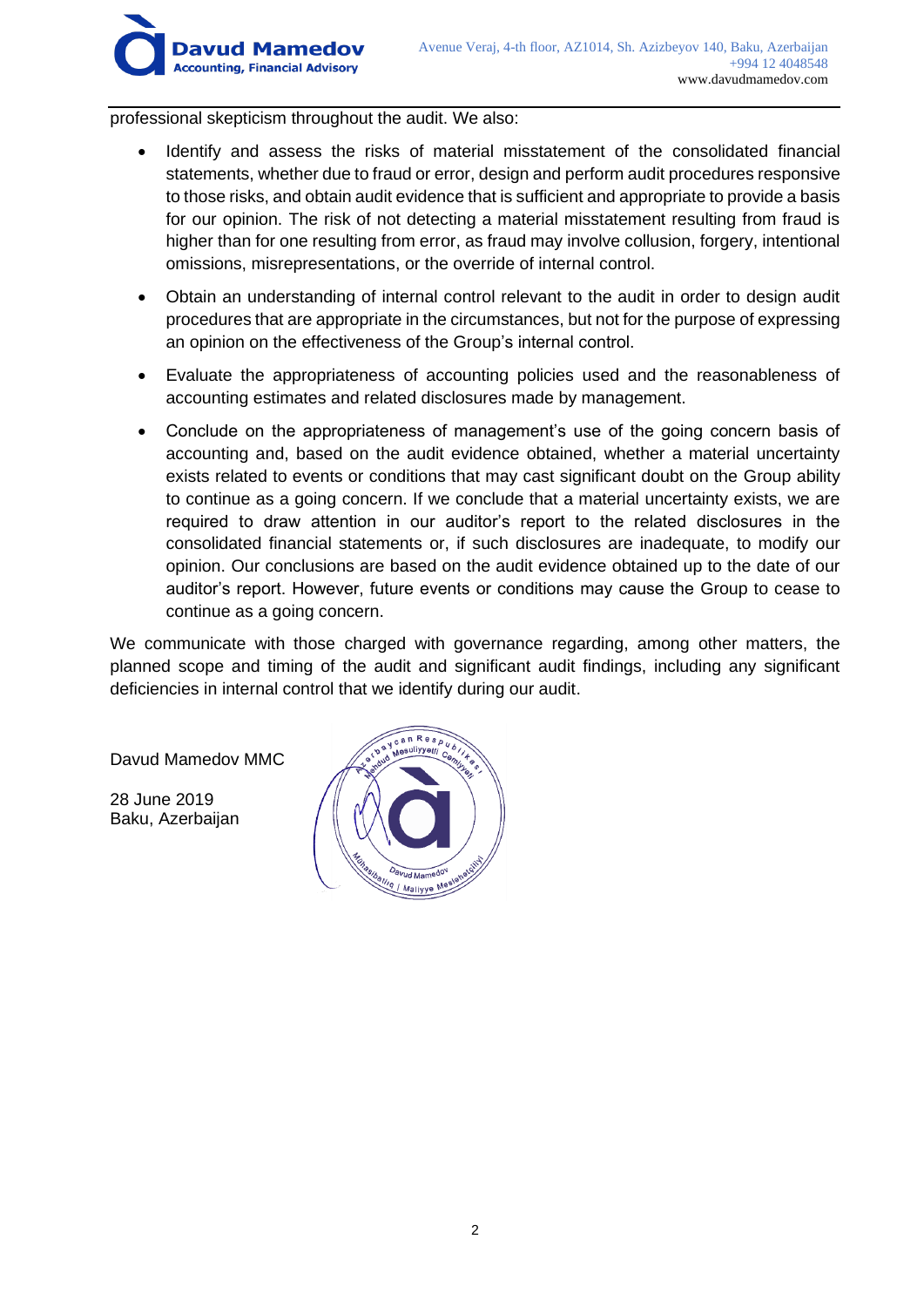#### **CONSOLIDATED STATEMENT OF PROFIT OR LOSS AND OTHER COMPREHENSIVE INCOME FOR THE YEARS 2018, 2017 AND 2016**

*(In Azerbaijani Manat unless otherwise stated)*

|                                   | <b>Notes</b> | 2018        | 2017        | 2016          |
|-----------------------------------|--------------|-------------|-------------|---------------|
| Sales                             | 3            | 11,525,371  | 3,953,580   | 1,175,259     |
| Cost of services                  | 4            | (9,964,435) | (3,456,875) | (1, 227, 493) |
| <b>Gross profit</b>               |              | 1,560,936   | 496,705     | (52, 234)     |
|                                   |              |             |             |               |
| Staff costs                       | 7            | (265, 621)  | (106, 397)  | (74, 218)     |
| Logistics expense                 |              | (95, 713)   | (28, 193)   | (2,613)       |
| Other operating expenses          | 5            | (271, 597)  | (111, 431)  | (28, 845)     |
| <b>Operating profit</b>           |              | 928,005     | 250,684     | (157, 910)    |
|                                   |              |             |             |               |
| Interest expense                  |              | (16, 273)   | (335)       |               |
| Foreign exchange gains/losses     |              | (46,064)    | (17, 136)   | 3,960         |
| Profit before tax                 |              | 865,668     | 233,213     | (153,950)     |
|                                   |              |             |             |               |
| Income tax                        |              | (129, 988)  | (76, 731)   | (5,282)       |
| Net profit                        |              | 735,680     | 156,482     | (159, 232)    |
| Other comprehensive income        |              |             |             |               |
| <b>Total comprehensive income</b> |              | 735,680     | 156,482     | (159, 232)    |

On behalf of the Management of the Group:

\_\_\_\_\_\_\_\_\_\_\_\_\_\_\_\_\_\_\_\_\_\_\_\_\_\_\_\_\_\_\_\_ \_\_\_\_\_\_\_\_\_\_\_\_\_\_\_\_\_\_\_\_\_\_\_\_\_\_\_\_\_\_\_ Orkhan Musayev Niyaz Kalbiyev

28 June 2019 28 June 2019

Director **Chief Accountant** 

Baku, Azerbaijan

The notes on pages 7-17 form an integral part of these consolidated financial statements.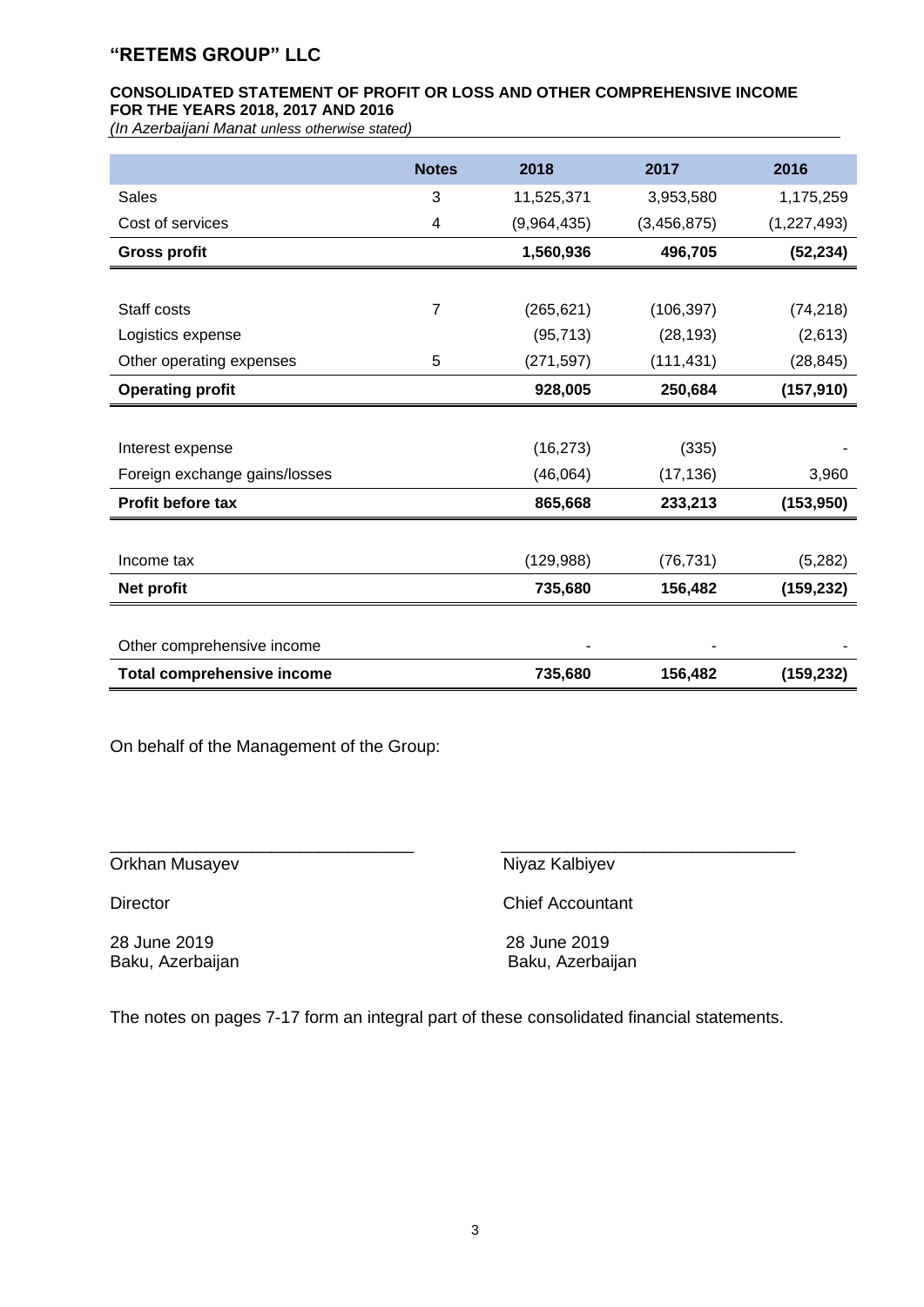# **CONSOLIDATED STATEMENT OF FINANCIAL POSITION**

**AS AT 31 DECEMBER 2018, 2017 AND 2016** *(In Azerbaijani Manat unless otherwise stated)*

|                                                   | <b>Notes</b> | 31 December<br>2018 | 31 December<br>2017 | 31 December<br>2016 |
|---------------------------------------------------|--------------|---------------------|---------------------|---------------------|
| <b>Current assets</b>                             |              |                     |                     |                     |
| Cash and cash equivalents                         | 8            | 289,090             | 1,618               | 1,861               |
| Trade and other receivables                       | 9            | 884,060             | 508,745             | 59,207              |
| <b>Total current assets</b>                       |              | 1,173,150           | 510,363             | 61,068              |
| <b>Non-current assets</b>                         |              |                     |                     |                     |
| Property, plant and equipment                     | 7            | 184,832             | 4,785               | 6,337               |
| <b>Total non-current assets</b>                   |              | 184,832             | 4,785               | 6,337               |
| <b>Total assets</b>                               |              | 1,357,982           | 515,148             | 67,405              |
|                                                   |              |                     |                     |                     |
| <b>Liabilities</b>                                |              |                     |                     |                     |
| Short term bank loan                              |              |                     | 60,000              |                     |
| Trade and other payables                          | 10           | 434,670             | 206,872             | 55,967              |
| <b>Total current liabilities</b>                  |              | 434,670             | 266,872             | 55,967              |
|                                                   |              |                     |                     |                     |
| <b>Equity</b>                                     |              |                     |                     |                     |
| Charter capital                                   | 12           | 200                 | 200                 | 200                 |
| Additional capital                                |              | 259,614             | 247,218             | 166,862             |
| Retained earnings/(Accumulated loss)              |              | 616,804             | 858                 | (155, 624)          |
| Total equity attributable to the owners of parent |              | 876,618             | 248,276             | 11,438              |
| Non-controlling interests                         |              | 46,694              |                     |                     |
| <b>Total equity</b>                               |              | 923,312             | 248,276             | 11,438              |
| <b>Total liabilities and equity</b>               |              | 1,357,982           | 515,148             | 67,405              |

On behalf of the Management of the Group:

\_\_\_\_\_\_\_\_\_\_\_\_\_\_\_\_\_\_\_\_\_\_\_\_\_\_\_\_\_\_\_\_ \_\_\_\_\_\_\_\_\_\_\_\_\_\_\_\_\_\_\_\_\_\_\_\_\_\_\_\_\_\_\_ Orkhan Musayev Niyaz Kalbiyev

28 June 2019 28 June 2019

Director Chief Accountant

Baku, Azerbaijan Baku, Azerbaijan

The notes on pages 7-17 form an integral part of these consolidated financial statements.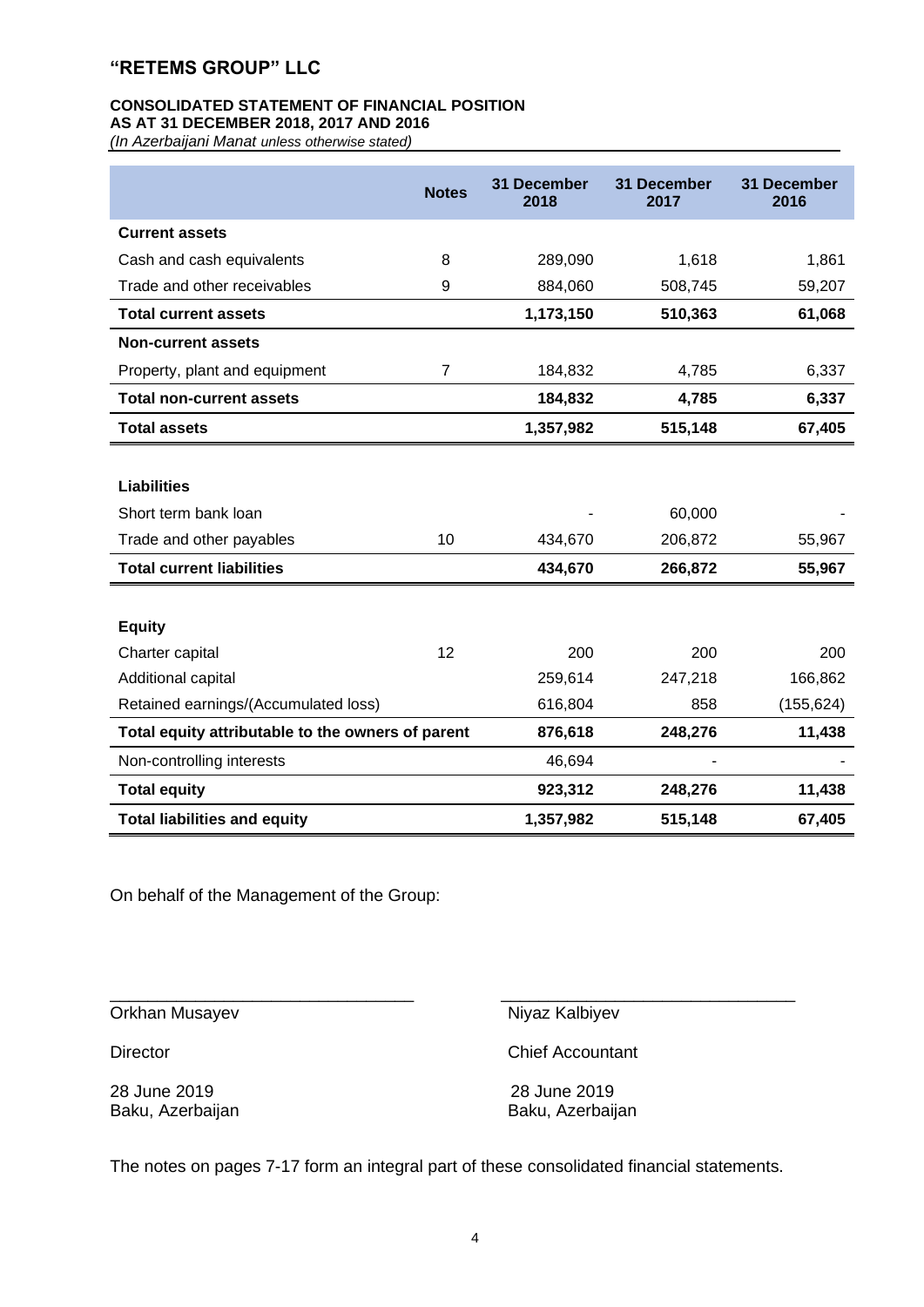### **CONSOLIDATED STATEMENT OF CHANGE IN EQUITY FOR THE YEARS ENDED 31 DECEMBER 2018, 2017 AND 2016**

*(In Azerbaijani Manat unless otherwise stated)*

|                          | <b>Charter</b><br>capital | <b>Additional</b><br>capital | <b>Retained</b><br>earnings/<br><b>Accumulated</b><br><b>loss</b> | <b>Total equity</b><br>attributable<br>to the<br>owners of<br>parent | Non-<br>controling<br><b>interests</b> | Total<br>equity |
|--------------------------|---------------------------|------------------------------|-------------------------------------------------------------------|----------------------------------------------------------------------|----------------------------------------|-----------------|
| <b>January 1, 2016</b>   | 200                       |                              | 3,608                                                             | 3,808                                                                |                                        | 3,808           |
| Net profit               |                           |                              | (159, 232)                                                        | (159, 232)                                                           |                                        | (159,232)       |
| Capital injections       |                           | 166,862                      |                                                                   | 166,862                                                              |                                        | 166,862         |
| <b>December 31, 2016</b> | 200                       | 166,862                      | (155, 624)                                                        | 11,438                                                               |                                        | 11,438          |
| Net profit               |                           |                              | 156,482                                                           | 156,482                                                              |                                        | 156,482         |
| Capital injections       |                           | 80,356                       |                                                                   | 80,356                                                               |                                        | 80,356          |
| <b>December 31, 2017</b> | 200                       | 247,218                      | 858                                                               | 248,276                                                              |                                        | 248,276         |
| Net profit               |                           |                              | 689,221                                                           | 689,221                                                              | 46,694                                 | 735,915         |
| <b>Dividends</b>         |                           |                              | (73, 275)                                                         | (73, 275)                                                            |                                        | (73, 275)       |
| Capital injections       |                           | 12,396                       |                                                                   | 12,396                                                               |                                        | 12,396          |
| December 31, 2018        | 200                       | 259,614                      | 616,804                                                           | 876,618                                                              | 46,694                                 | 923,312         |

On behalf of the Management of the Group:

\_\_\_\_\_\_\_\_\_\_\_\_\_\_\_\_\_\_\_\_\_\_\_\_\_\_\_\_\_\_\_\_ \_\_\_\_\_\_\_\_\_\_\_\_\_\_\_\_\_\_\_\_\_\_\_\_\_\_\_\_\_\_\_ Orkhan Musayev Niyaz Kalbiyev

28 June 2019 28 June 2019

Director Chief Accountant

Baku, Azerbaijan **Baku, Azerbaijan** Baku, Azerbaijan

The notes on pages 7-17 form an integral part of these consolidated financial statements.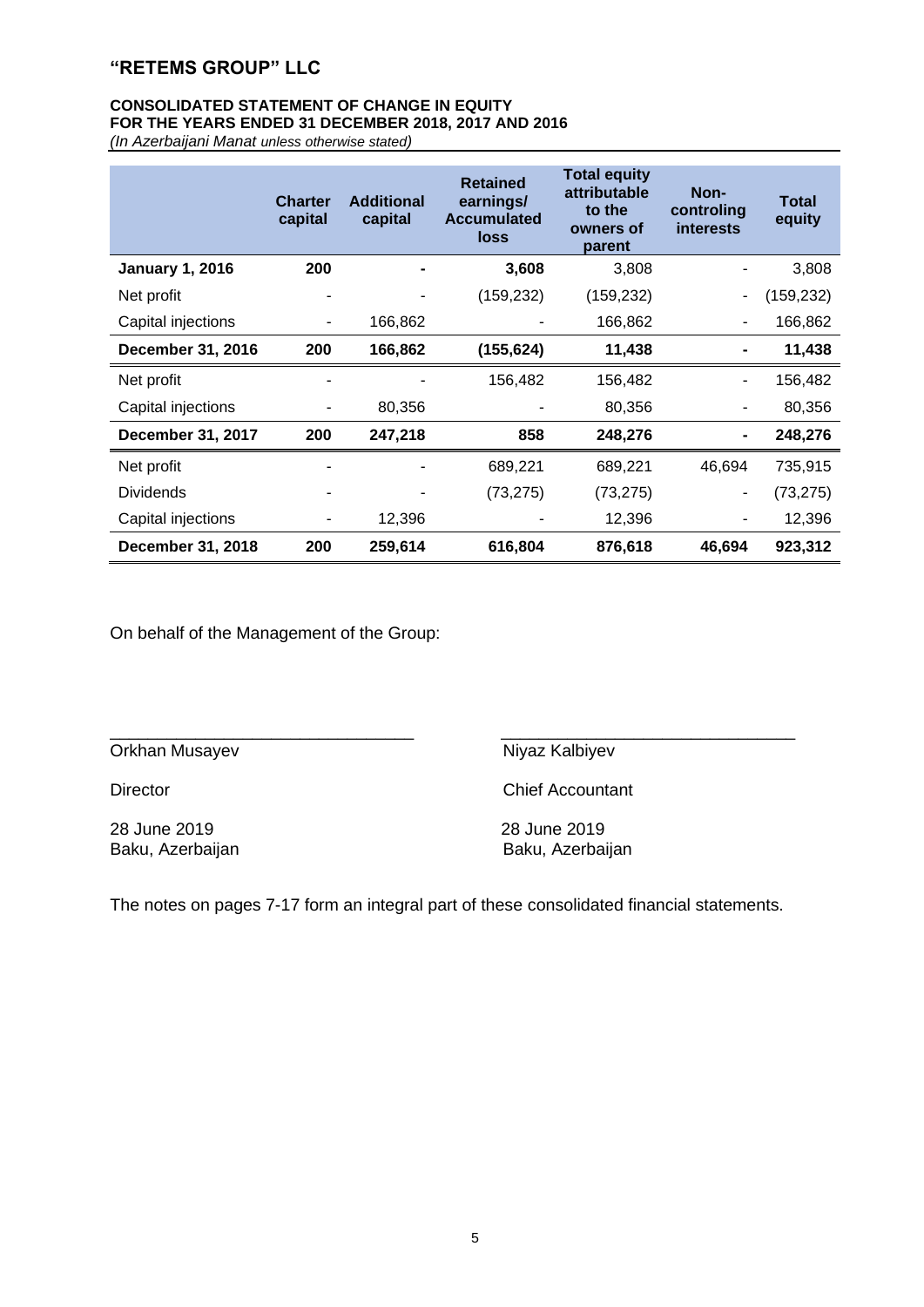# **CONSOLIDATED STATEMENT OF CASH FLOWS**

# **FOR THE YEARS ENDED 31 DECEMBER 2018, 2017 AND 2016**

*(In Azerbaijani Manat unless otherwise stated)*

|                                           | 2018        | 2017        | 2016          |
|-------------------------------------------|-------------|-------------|---------------|
| <b>Operating Cahs flow</b>                |             |             |               |
| Receipt from customers                    | 11,141,157  | 3,513,012   | 1,121,854     |
| Payments to suppliers                     | (9,694,672) | (3,313,500) | (1, 169, 501) |
| Payments to employees                     | (264, 464)  | (106, 397)  | (74, 218)     |
| Other operating expenses                  | (432, 031)  | (138, 048)  | (31, 985)     |
| Tax expenses                              | (139, 158)  | (95, 331)   | (7,682)       |
| <b>Total operating Cash Flow</b>          | 610,832     | (140, 264)  | (161, 532)    |
|                                           |             |             |               |
| <b>Investment Cash Flow</b>               |             |             |               |
| Purchase of property, plant and equipment | (173, 812)  |             | (450)         |
| <b>Total investment Cash Flow</b>         | (173, 812)  |             | (450)         |
|                                           |             |             |               |
| <b>Financing Cash Flow</b>                |             |             |               |
| Capital injection                         |             | 80,356      | 163,454       |
| <b>Dividends</b>                          | (73, 275)   |             |               |
| Loans                                     | (60,000)    | 60,000      |               |
| Loan interest payment                     | (16, 273)   | (335)       |               |
| <b>Total financing Cash Flow</b>          | (149, 548)  | 140,021     | 163,454       |
| Net change in cash during the year        | 287,472     | (243)       | 1,472         |
| Cash at the beginning of the year         | 1,618       | 1,861       | 389           |
| Cash at the en of the year                | 289,090     | 1,618       | 1,861         |

On behalf of the Management of the Group:

\_\_\_\_\_\_\_\_\_\_\_\_\_\_\_\_\_\_\_\_\_\_\_\_\_\_\_\_\_\_\_\_ \_\_\_\_\_\_\_\_\_\_\_\_\_\_\_\_\_\_\_\_\_\_\_\_\_\_\_\_\_\_\_ Orkhan Musayev Niyaz Kalbiyev

Director of "Retems Group LLC" Chief Accountant

Baku, Azerbaijan

28 June 2019 28 June 2019

The notes on pages 7-016 form an integral part of these consolidated financial statements.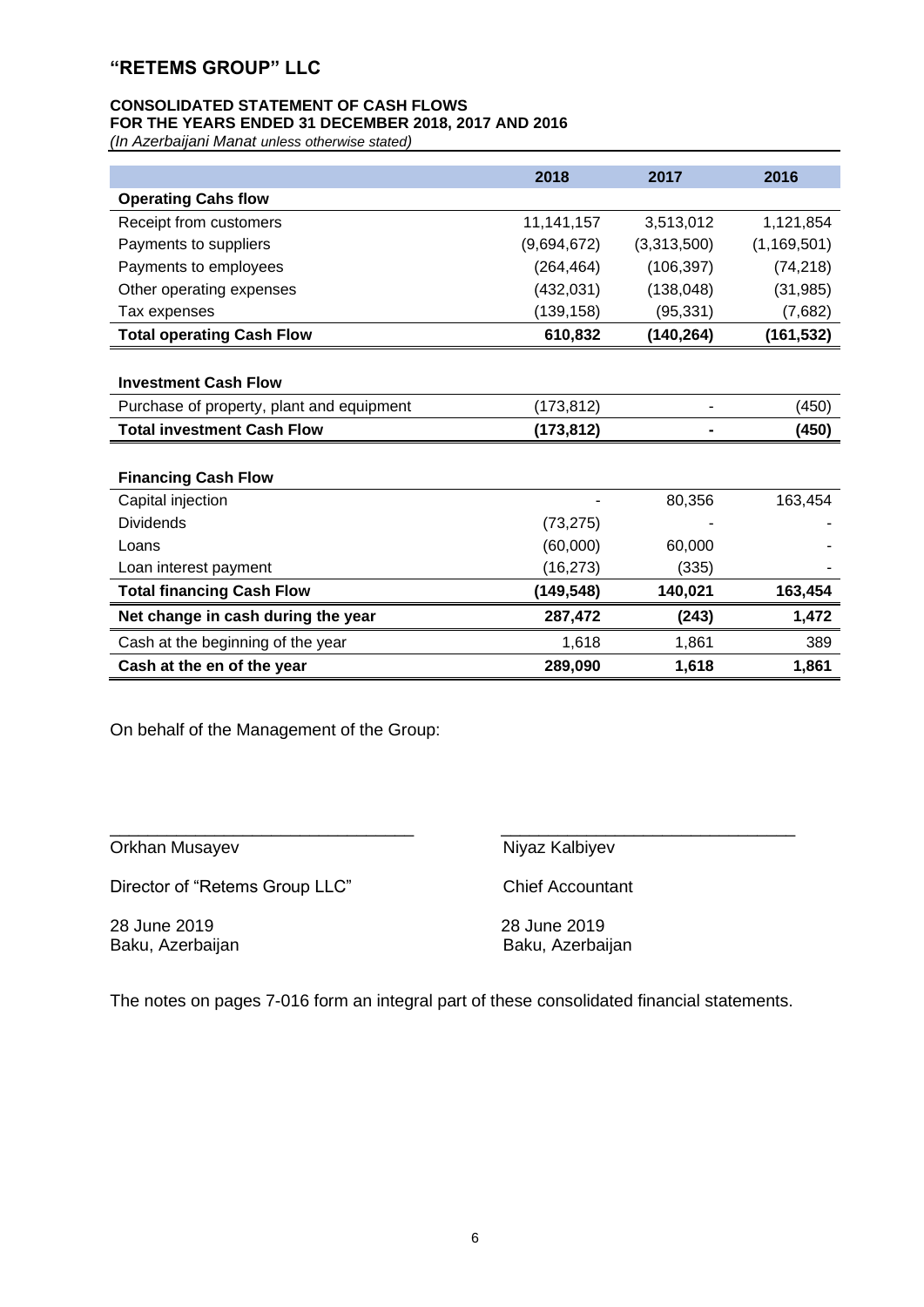## <span id="page-8-0"></span>**1. GENERAL INFORMATION**

The consolidated financial statements of Retems Group LLC and its subsidiaries (collectively the "Group") for the years ended 31 December 2018, 2017 and 2016 were authorized for issue in accordance with a resolution of the director on 28 June 2019.

Retems Group LLC (the "Parent") has been operating since 2012. Parent has following divisions:

- Retems Logistics
- Retems Agro
- Retems Aqua

Retems logistics used to be the division of Retems Group LLC, however has been operating as a separate subsidiary since 2018, whereas Retems Agro and Retems Aqua still operate as divisions within Retems Group. Retems Logistics LLC is highly reputable business partner of CEVA in Azerbaijan committed to offer a high level of services to the customers and is member and accredited agent of FIATA.

In addition, Retems Group LLC has the Russian subsidiary which represents the Group in Russia and helps to access Russian logistics and trade market.

Retems group with all of its divisions and subsidiaries provide following services:

- Air freight:
- Ocean freight:
- Rail freight;
- Ground;
- Warehousing;
- $3$ pl;
- Custom clearance;
- Project management;
- Hl and shl shipment handling and transportation;
- Inland haulage:
- Sales and distribution of agricultural products.

Retems Logistics has networks in following regions, mainly because of partnership with CEVA and other international logistic organizations and companies:

- Europe,
- Middle East.
- Asia Pacific,
- Australia and New Zealand,
- Central America.
- North America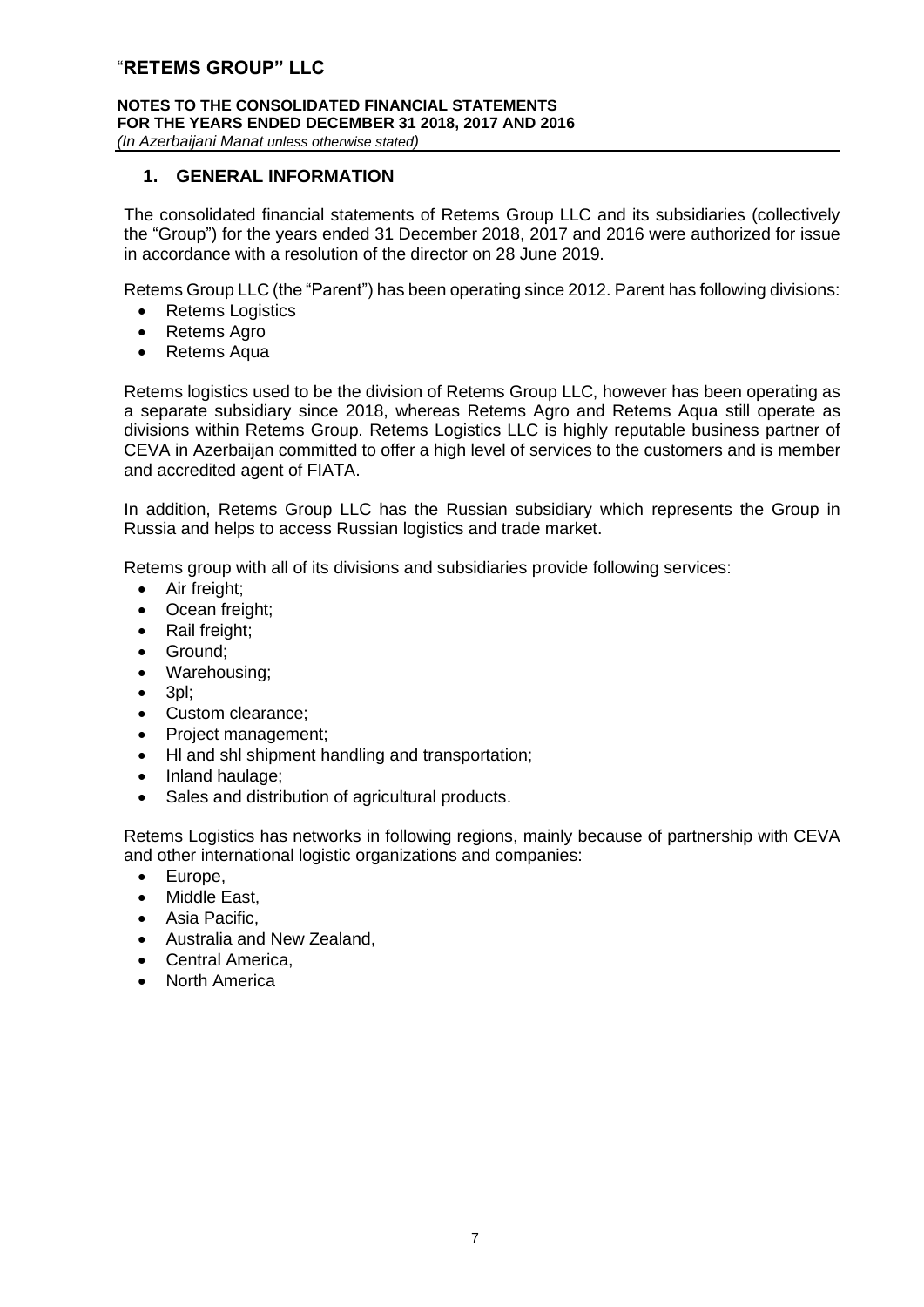### **NOTES TO THE CONSOLIDATED FINANCIAL STATEMENTS FOR THE YEARS ENDED DECEMBER 31 2018, 2017 AND 2016**

*(In Azerbaijani Manat unless otherwise stated)*

The Group's principal subsidiaries at 31 December 2018, 2017 and 2016 are set out below. The country of incorporation or registration is also their principal place of business.

| Name of<br>entity          | <b>Country of</b><br>incorporati<br><b>on</b> | Ownership<br>interest<br>held by<br>the Group | Ownership<br>interest<br>held by<br>non-<br>controlling<br>interests | Ownership<br>interest<br>held by the<br><b>Group</b><br>2018 | <b>Ownership</b><br>interest<br>held by<br>non-<br>controlling<br>interests<br>2017 | Ownership<br>interest<br>held by the<br><b>Group</b> | Ownership<br>interest<br>held by<br>non-<br>controlling<br><b>interests</b><br>2016 |    |
|----------------------------|-----------------------------------------------|-----------------------------------------------|----------------------------------------------------------------------|--------------------------------------------------------------|-------------------------------------------------------------------------------------|------------------------------------------------------|-------------------------------------------------------------------------------------|----|
| Retems<br>Logistics LLC    | Azerbaijan                                    | 51%                                           | 49%                                                                  |                                                              | $\overline{\phantom{a}}$                                                            | -                                                    |                                                                                     | ۰. |
| <b>OOO Retems</b><br>Group | Russia                                        | 50%                                           | 50%                                                                  | ۰                                                            | ٠                                                                                   | ۰                                                    |                                                                                     | ۰  |

Retems Group LLC's registered address: Baku, Azerbaijan, Khan Shushinski street. Building 66.

# <span id="page-9-0"></span>**2. SIGNIFICANT ACCOUNTING POLICIES**

### **Statement of compliance**

The consolidated financial statements of the Group have been prepared in accordance with International Financial Reporting Standards ("IFRS") issued by the International Accounting Standards Board ("IASB") and Interpretations issued by the International Financial Reporting Interpretations Committee ("IFRIC").

### **Basis of presentation**

These consolidated financial statements are presented in Azerbaijan Manats ("AZN"), unless otherwise indicated. These consolidated financial statements have been prepared on the historical cost basis. The Group maintains their accounting records in accordance with local accounting practice. These consolidated financial statements have been prepared from the statutory accounting records and have been adjusted to conform to IFRS.

These consolidated financial statements have been prepared on the assumption that the Group is a going concern and will continue in operation for the foreseeable future.

### **Basis of consolidation**

The consolidated financial statements comprise the financial statements of the Parent and its subsidiaries as at 31 December 2018, 2017 and 2016. Control is achieved when the Group is exposed, or has rights, to variable returns from its involvement with the investee and has the ability to affect those returns through its power over the investee. Specifically, the Parent controls an investee if, and only if, the Parent has:

• Power over the investee (i.e., existing rights that give it the current ability to direct the relevant activities of the investee)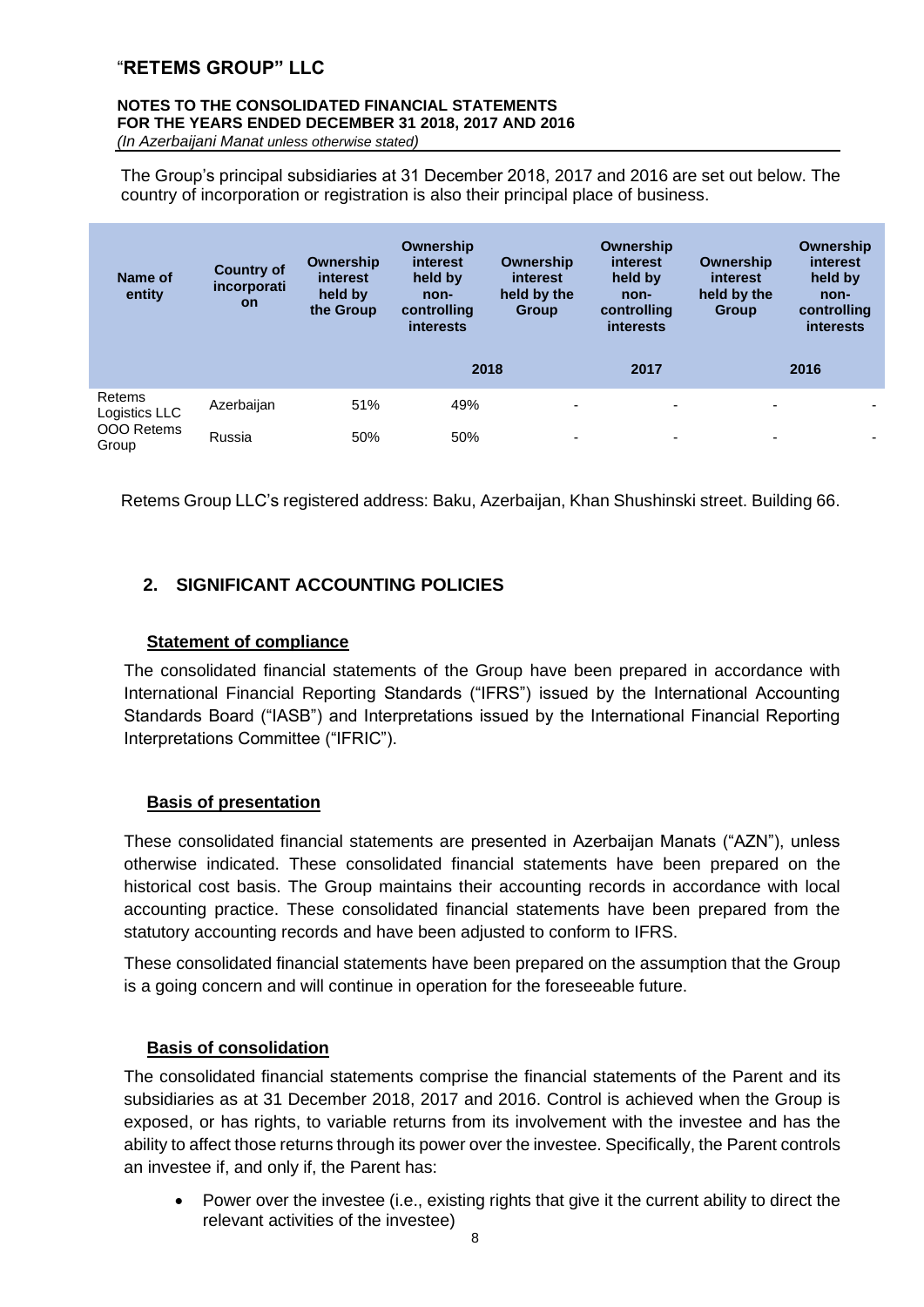- Exposure, or rights, to variable returns from its involvement with the investee
- The ability to use its power over the investee to affect its returns

Generally, there is a presumption that a majority of voting rights results in control. To support this presumption and when the Parent has less than a majority of the voting or similar rights of an investee, the Parent considers all relevant facts and circumstances in assessing whether it has power over an investee, including:

- The contractual arrangement(s) with the other vote holders of the investee
- Rights arising from other contractual arrangements
- The Parent's voting rights and potential voting rights

The Parent re-assesses whether or not it controls an investee if facts and circumstances indicate that there are changes to one or more of the three elements of control. Consolidation of a subsidiary begins when the Parent obtains control over the subsidiary and ceases when the Parent loses control of the subsidiary. Assets, liabilities, income and expenses of a subsidiary acquired or disposed of during the year are included in the consolidated financial statements from the date the Parent gains control until the date the Parent ceases to control the subsidiary.

Profit or loss and each component of OCI are attributed to the equity holders of the parent of the Group and to the non-controlling interests, even if this results in the non-controlling interests having a deficit balance. When necessary, adjustments are made to the financial statements of subsidiaries to bring their accounting policies in line with the Parent's accounting policies. All intra-group assets and liabilities, equity, income, expenses and cash flows relating to transactions between members of the Group are eliminated in full on consolidation.

If the Parent loses control over a subsidiary, it derecognizes the related assets (including goodwill), liabilities, non-controlling interest and other components of equity, while any resultant gain or loss is recognized in profit or loss. Any investment retained is recognized at fair value.

# **Functional and presentation currency**

The functional currency of the Group, which reflects the economic substance of the underlying events and circumstances of the Group, is the national currency of the Republic of Azerbaijan, AZN. All amounts in these consolidated financial statements are presented in AZN, unless otherwise stated.

Transactions in foreign currencies are initially recorded at the functional currency rate ruling at the date of the transaction. Monetary assets and liabilities denominated in foreign currencies are retranslated at the functional currency spot rate of exchange ruling at the consolidated statement of financial position date.

All differences are taken to the consolidated statement of profit or loss and other comprehensive income to Foreign exchange gains/losses. Non-monetary items that are measured in terms of historical cost in a foreign currency are translated using the exchange rates as at the dates of the initial transactions.

The foreign exchange rates used by the Group in preparation of these consolidated financial statements are as follows: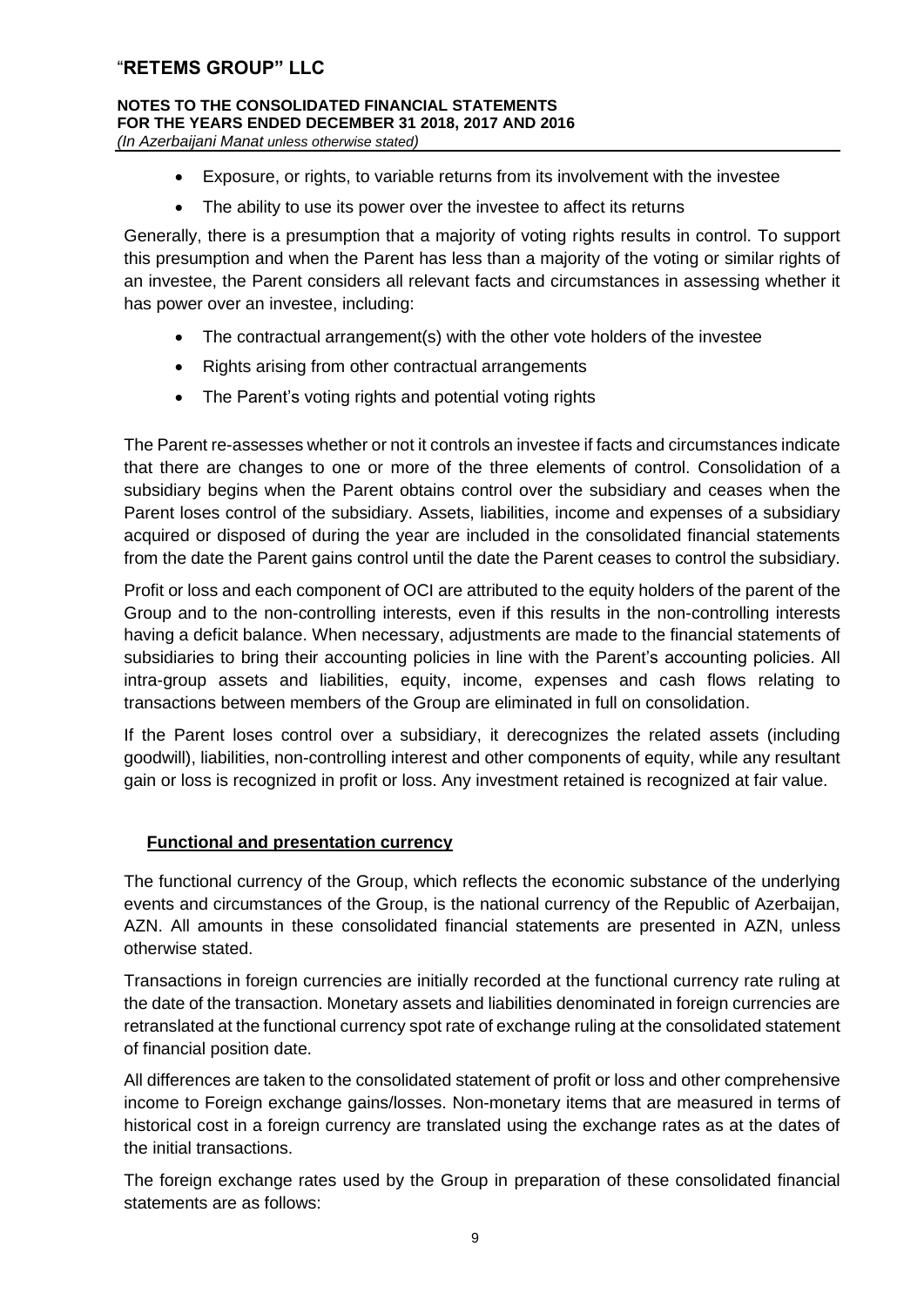#### **NOTES TO THE CONSOLIDATED FINANCIAL STATEMENTS FOR THE YEARS ENDED DECEMBER 31 2018, 2017 AND 2016** *(In Azerbaijani Manat unless otherwise stated)*

|       | 31-Dec-18 | 31-Dec-17 | $31 - Dec - 16$ |
|-------|-----------|-----------|-----------------|
| USD 1 | 1.7707    | 1.7001    | 1.7000          |
| EUR 1 | 1.8644    | 2.0307    | 1.9468          |
| RUB 1 | 0.0293    | 0.0295    | 0.0245          |

On consolidation, the assets and liabilities of foreign operations are translated into manats at the rate of exchange prevailing at the reporting date and their statements of profit or loss are translated at exchange rates prevailing at the dates of the transactions. The exchange differences arising on translation for consolidation are recognized in OCI.

### **Revenue recognition**

Revenue is measured at the fair value of the consideration received or receivable. Revenue is reduced for estimated or realized customer returns, discounts, commissions rebates, and taxes related to sales.

### Revenue from Service contracts

### *Contract revenue*

When the revenue of a service contract can be estimated reliably, contract revenue associated with the service contract shall be recognized by reference to the percentage of completion of the contract activity at the balance sheet date. Percentage of the completion is measured by the proportion of the contract costs incurred for work performed to date divided by the estimated total contract costs. This calculation does not apply if the stage of completion cannot be measured reliably. Changes in service contract, additional receivable claims and incentive payments are included in the project revenue in accordance with the consent of the employer.

When the outcome of a service contract cannot be estimated reliably, contract revenue is recognized to the extent of contract costs incurred that it is probable will be recoverable. Contract costs are recognized as expenses in the period in which they are incurred.

### *Contract costs*

Service contract costs consist of direct costs such as all raw materials and direct labour expenses and indirect labour costs related with contract performance, equipment, maintenance, and depreciation expenses. Selling and general administration expenses are recognized when they occur. Provision for cost of estimated loss of incomplete contracts is recognized immediately in the year, which such loss is forecasted. Changes in estimated profitability due to business efficiency, business conditions, provisions for contact penalties and final contract arrangements can cause revisions in costs incurred and revenues obtained at the end of the project. Impact of these revisions is accounted for in the year in which such revision is made.

#### Revenue from Sale of goods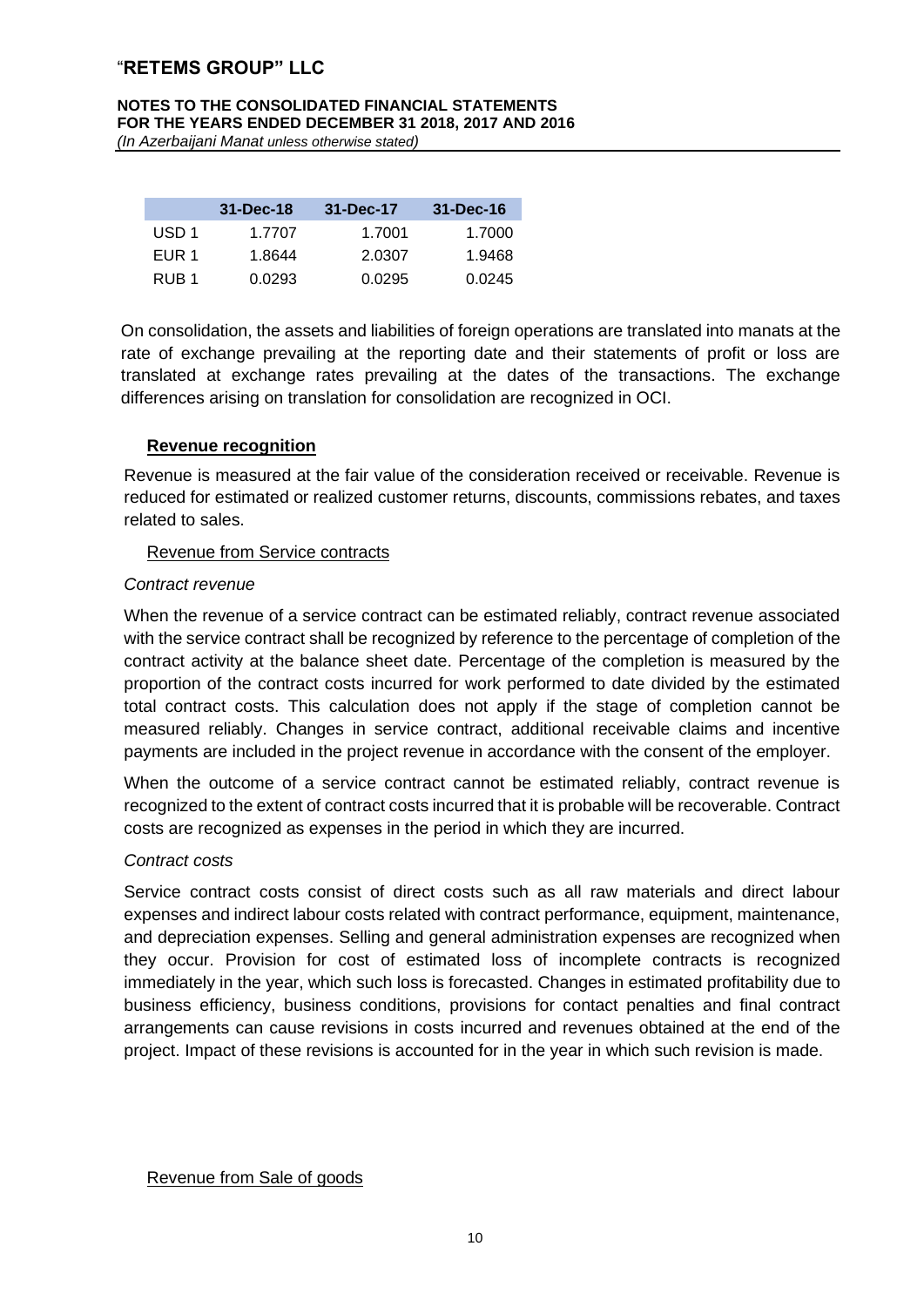#### **NOTES TO THE CONSOLIDATED FINANCIAL STATEMENTS FOR THE YEARS ENDED DECEMBER 31 2018, 2017 AND 2016** *(In Azerbaijani Manat unless otherwise stated)*

Revenue from the sale of goods is recognized when the goods are delivered and titles have passed at which time all the following conditions are satisfied:

- The Group has transferred to the buyer the significant risks and rewards of ownership of the goods;
- The Group retains neither continuing managerial involvement to the degree usually associated with ownership nor effective control over the goods sold;
- The amount of revenue can be measured reliably;
- It is probable that the economic benefits associated with the transaction will flow to the entity; and
- The costs incurred or to be incurred in respect of the transaction can be measured reliably.

### **Property, plant and equipment**

Property, plant and equipment are carried at cost less accumulated depreciation and any accumulated impairment losses. Land is not depreciated and carried at cost less accumulated impairment.

Depreciation is recognized so as to write off the cost or valuation of assets other than freehold land and properties under service less their residual values over their estimated useful lives using the straight-line method. The estimated useful lives, residual values and depreciation method are reviewed at the end of each reporting period, with the effect of any changes in estimate accounted for on a prospective basis.

The estimated useful lives, residual values and depreciation/amortization methods are reviewed at each reporting date, with the effect of any changes in estimate accounted for on a prospective basis at the following annual rates:

| Vehicle                        | 20% |
|--------------------------------|-----|
| Work equipment                 | 20% |
| Computer and other electronics | 20% |
| Software                       | 10% |
| Land                           | 0%  |
| Office equipment               | 20% |
| Other assets                   | 20% |
|                                |     |

At the end of each reporting period, the Group reviews carrying amounts of its tangible to determine whether there is any indication that those assets have suffered an impairment loss. If any such indication exists, the recoverable amount of the asset is estimated in order to determine the extent of the impairment loss (if any). When it is not possible to estimate the recoverable amount of an individual asset, the Group estimates the recoverable amount of the cash-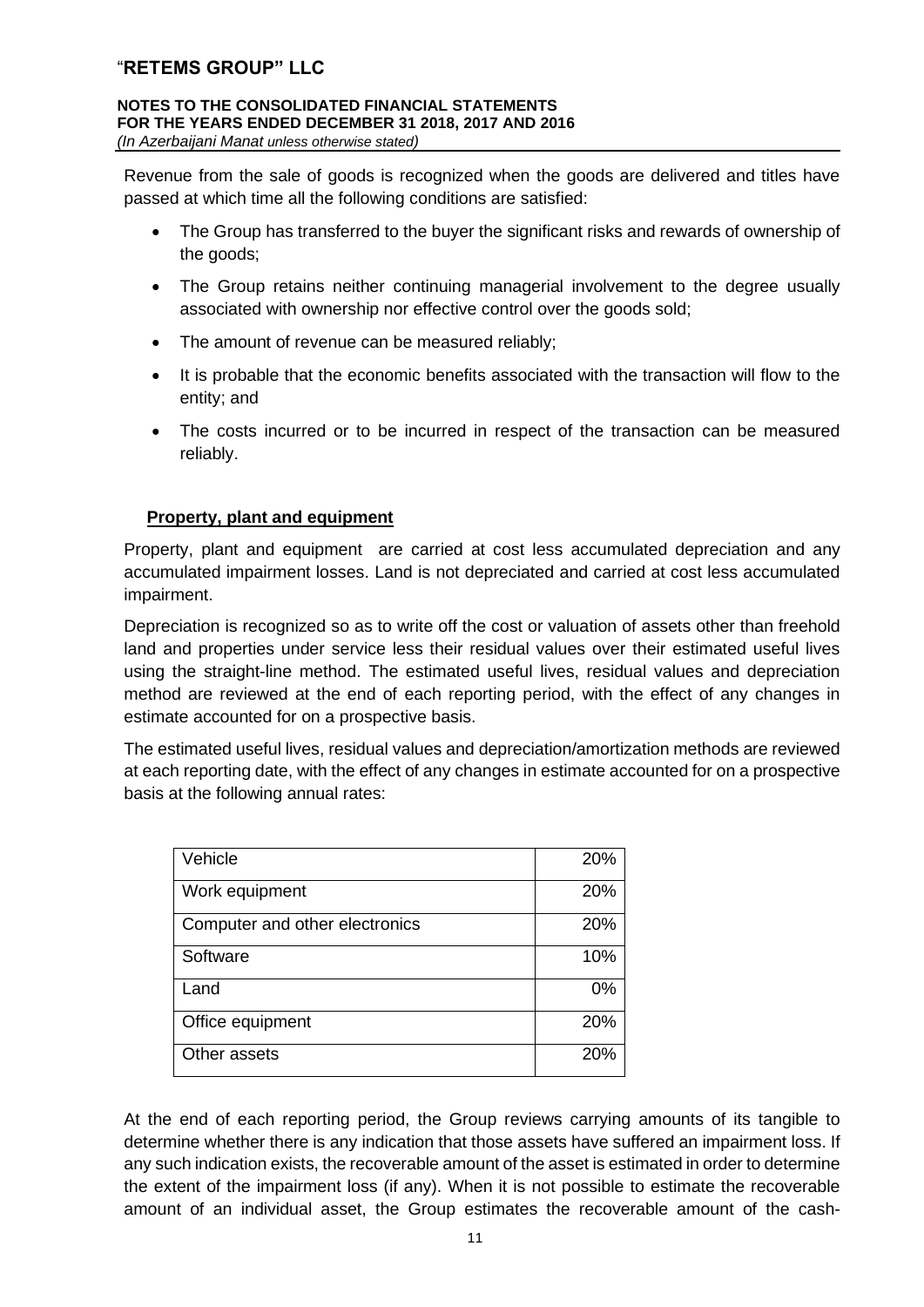#### **NOTES TO THE CONSOLIDATED FINANCIAL STATEMENTS FOR THE YEARS ENDED DECEMBER 31 2018, 2017 AND 2016** *(In Azerbaijani Manat unless otherwise stated)*

generating unit to which the asset belongs. When a reasonable and a consistent basis of allocation can be identified, corporate assets are also allocated to individual cash generating units or otherwise they are allocated to the smallest group of cash generating units for which a reasonable and consistent allocation basis can be identified.

### **Cash and cash equivalents**

Cash and cash equivalents are contributions that are easily convertible to pre-defined amount of cash and are subject to insignificant risk of change in value. Cash and cash equivalents include petty cash, current accounts with banks and deposits held with banks with original maturities of less than three months. Funds with restricted use for more than three months at the issue date are not included in cash and cash equivalents. Cash and cash equivalents are carried at amortized cost.

### **Trade and other receivables**

Trade receivables are recognized initially at the amount of consideration that is unconditional, unless they contain significant financing components when they are recognized at fair value. They are subsequently measured at amortized cost using the effective interest method, less loss allowance.

### **Trade and other payables**

Trade and other payables are recognized when the counterparty performed its obligations under the contract. Payables are initially recognized at fair value and subsequently measured at amortized cost. Accounts payable are not remeasured because of short-term nature.

# **Taxation**

Current income tax expenses are accrued in accordance with the legislation of Azerbaijan Republic.

Deferred tax assets are only determined to the extent that it is probable that there will be sufficient taxable profits against which to utilize the benefits of the temporary differences. Deferred income tax assets and liabilities are measured at the tax rates applied in the period in which the liability is settled or the asset realized, based on tax rates and tax laws that have been enacted or substantively enacted by the reporting date.

Azerbaijan also has value added tax, property tax, withholding tax and various other operational taxes, which are assessed on the Groups' activities. These taxes are included general and administrative expenses as other tax expenses.

### **Value-added tax (VAT)**

The tax authorities permit the settlement of sales and purchases value-added tax ("VAT") on a net basis. VAT payable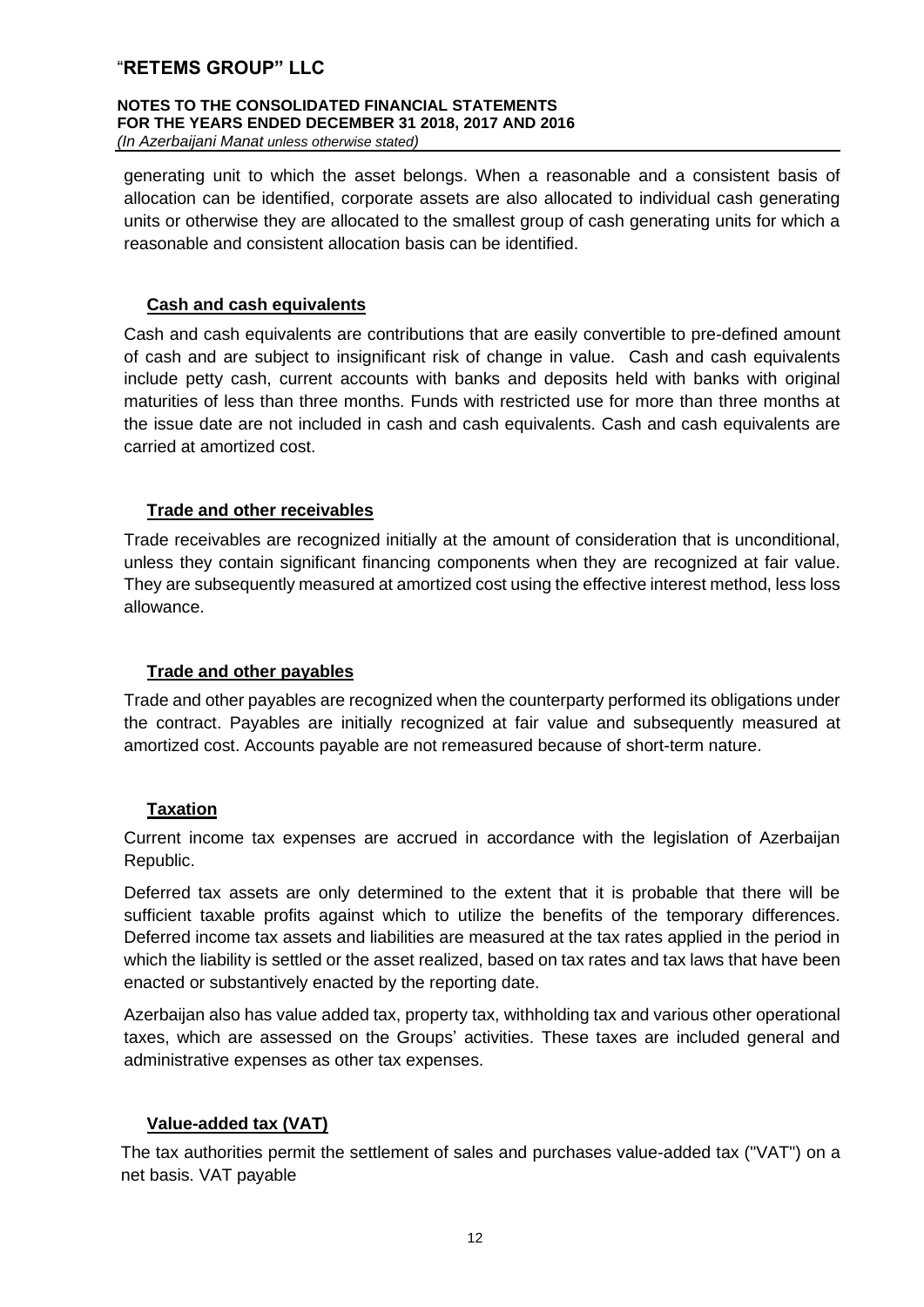#### **NOTES TO THE CONSOLIDATED FINANCIAL STATEMENTS FOR THE YEARS ENDED DECEMBER 31 2018, 2017 AND 2016** *(In Azerbaijani Manat unless otherwise stated)*

VAT payable represents VAT related to sales that is payable to tax authorities upon recognition of sales to customers, net of VAT on purchases which have been settled at the reporting date. VAT related to sales which have not been settled at the reporting date (VAT deferral) is also included in VAT payable. Where provision has been made for impairment of receivables, impairment charge is recorded for the gross amount of the debtor, including VAT where applicable. The related VAT payable is maintained until the debtor is written off for tax purposes.

VAT recoverable relates to purchases which have not been settled at the reporting date. VAT recoverable is reclaimable against VAT on sales upon payment for the purchases.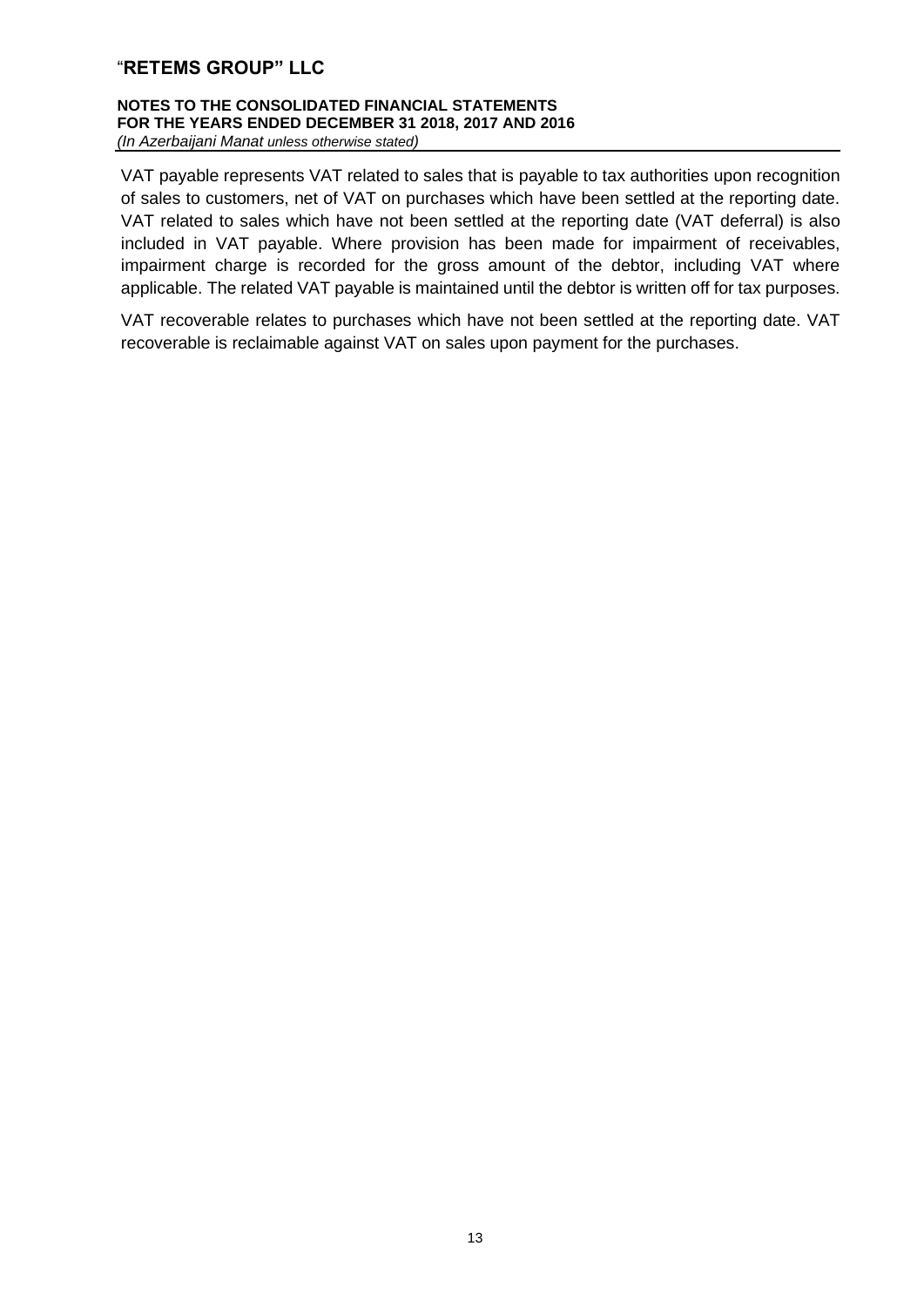### **3. SALES**

<span id="page-15-0"></span>Sales comprises:

|                     | 2018       | 2017      | 2016      |
|---------------------|------------|-----------|-----------|
| International sales | 10,453,148 | 3,935,179 | 1,076,594 |
| Domestic sales      | 1,051,492  | 18.401    | 63,102    |
| Other income        | 20.731     |           | 35,563    |
| Total               | 11,525,371 | 3.953.580 | 1,175,259 |

### <span id="page-15-1"></span>**4. COST OF SERVICES**

The cost of services mainly consists of the transportation costs, export duties, customs fees and commissions, cost of phytosanitary inspection of transferred products and obtaining phytosanitary certificate, material costs and other logistics related costs which may be divided into the Cost of international sales and the cost of domestic sales as shown below:

|                             | 2018      | 2017      | 2016      |
|-----------------------------|-----------|-----------|-----------|
| Cost of international sales | 9.049.637 | 3,440,866 | 1,172,594 |
| Cost of domestic sales      | 914.798   | 16.009    | 54,899    |
| Total                       | 9.964,435 | 3,456,875 | 1,227,493 |

# <span id="page-15-2"></span>**5. OTHER OPERATING EXPENSES**

Other operating expenses comprise:

|                                           | 2018    | 2017    | 2016   |
|-------------------------------------------|---------|---------|--------|
| Simplified tax for cash withdraws         | 72,532  | 14,519  | 7,485  |
| <b>Bank commissions</b>                   | 28,904  | 28,550  | 6,068  |
| Travel expenses                           | 27,292  | 2,907   |        |
| Rent expenses                             | 19,737  | 14,070  |        |
| Insurance expenses                        | 15,896  | 669     | 428    |
| <b>Electricity expenses</b>               | 11,340  | 4,378   | 1,179  |
| Petrol expenses                           | 8,838   | 5,806   |        |
| Printing expensen                         | 7,345   | 5,373   |        |
| Security expenses                         | 6,600   | 4,470   | 3,328  |
| Service fees                              | 6,546   | 826     |        |
| Telephone and call Communication expenses | 6,211   | 6,649   | 4,467  |
| Depreciation expenses                     | 6,161   | 1,552   | 941    |
| Inventory writing down                    | 5,698   |         |        |
| Repair and maintenance expenses           | 4,310   |         |        |
| <b>Translation fees</b>                   | 2,419   |         |        |
| Other operating expenses                  | 41,768  | 21,662  | 4,949  |
| Total                                     | 271,597 | 111,431 | 28,845 |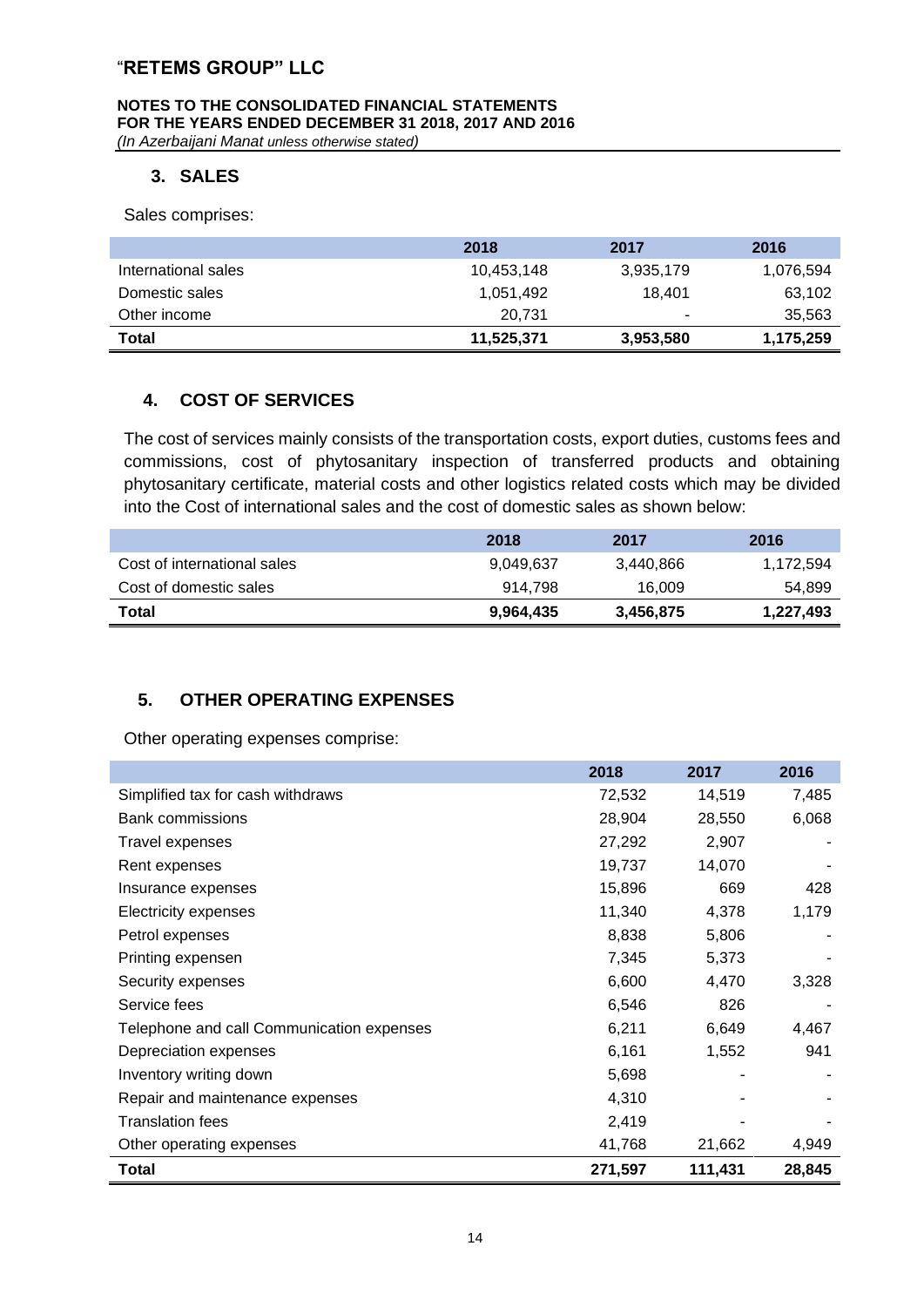#### **NOTES TO THE CONSOLIDATED FINANCIAL STATEMENTS FOR THE YEARS ENDED DECEMBER 31 2018, 2017 AND 2016** *(In Azerbaijani Manat unless otherwise stated)*

Other operating expenses include such expenses as communal expenses, subscription fees of different online services, minor purchases of stationery products, cleaning expenses, printer cartridge setup costs and so on.

# <span id="page-16-0"></span>**6. STAFF COSTS**

Salary expenses comprise:

|                                | 2018    | 2017    | 2016   |
|--------------------------------|---------|---------|--------|
| Wages                          | 196,458 | 84.984  | 61,012 |
| Taxes and social contributions | 69.163  | 21.413  | 13,206 |
| Total                          | 265,621 | 106,397 | 74,218 |

### <span id="page-16-1"></span>**7. PROPERTY, PLANT AND EQUIPMENT**

Book value of property, plant and equipment comprise:

|                           | <b>Vehicle</b> | <b>Computer</b><br>and other<br>electronics | <b>Software</b> | Land                     | Other<br>assets | <b>Total</b> |
|---------------------------|----------------|---------------------------------------------|-----------------|--------------------------|-----------------|--------------|
| <b>Opening 01.01.2016</b> | 3,420          | $\blacksquare$                              |                 | -                        | $\blacksquare$  | 3,420        |
| Purchases                 | -              | 3,858                                       | ٠               | ۰                        | -               | 3,858        |
| Depreciation expense      | 702            | 239                                         | ۰               |                          | ۰               | 941          |
| <b>Closing 31.12.2016</b> | 2,718          | 3,619                                       | $\blacksquare$  | -                        | -               | 6,337        |
| Depreciation expense      | 781            | 771                                         | $\blacksquare$  |                          | -               | 1,552        |
| <b>Closing 31.12.2017</b> | 1,937          | 2,848                                       | $\blacksquare$  | -                        | -               | 4,785        |
| Purchases                 | 44,577         | 18,617                                      | 7,173           | 100,700                  | 15,141          | 186,208      |
| Depreciation expense      | 2,557          | 1,868                                       | 676             | $\overline{\phantom{a}}$ | 1,060           | 6,161        |
| <b>Closing 31.12.2018</b> | 43,957         | 19,597                                      | 6,497           | 100,700                  | 14,081          | 184,832      |

Purchases include contribution into the capital made by shareholders in the form of property, pland and equipment totalling to AZN 12,396 in 2018 and AZN 3,408 in 2016 and represent mostly furniture and fixture, computers and office equipment.

# <span id="page-16-2"></span>**8. CASH AND CASH EQUIVALENTS**

Cash and cash equivalents comprise:

|                        | 2018    | 2017  | 2016  |
|------------------------|---------|-------|-------|
| Cash in AZN            | 119,404 | 850   | 1,181 |
| Cash in USD            | 152,404 | 323   | 333   |
| Cash in EUR            | 10,088  | 66    | 27    |
| Cash in RUB            | 2,760   | ۰     |       |
| Restricted cash in AZN | 4,434   | 379   | 320   |
| <b>Total</b>           | 289,090 | 1,618 | 1,861 |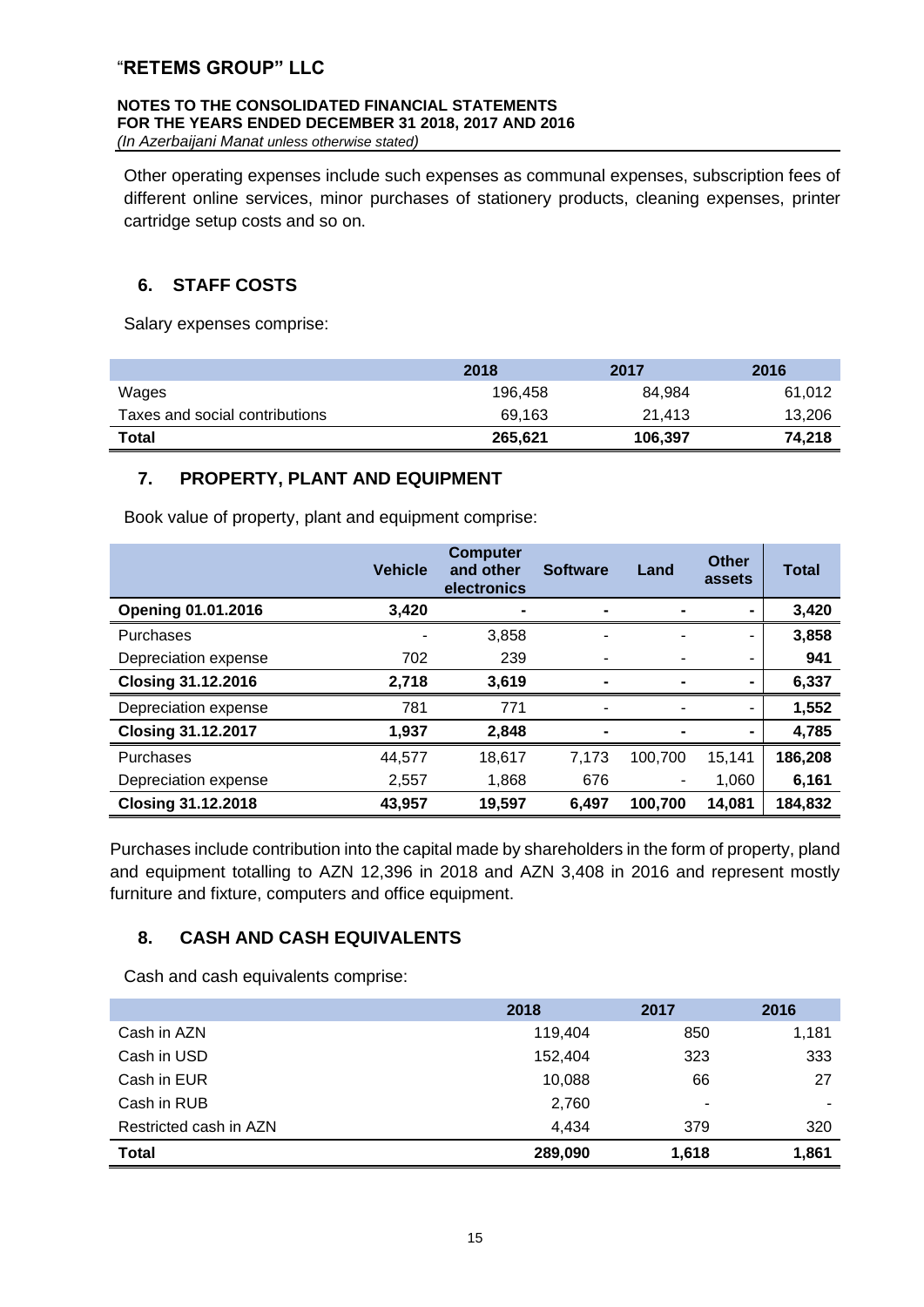# <span id="page-17-0"></span>**9. TRADE AND OTHER RECEIVABLES**

Receivables comprises:

|                                     | 2018    | 2017    | 2016                     |
|-------------------------------------|---------|---------|--------------------------|
| Receivable form international sales | 692,413 | 444.861 | 13,053                   |
| Receivable from domestic sales      | 148,184 | 18,615  | 8,615                    |
| Tax receivables                     | 32,632  | 35,069  | 37,539                   |
| Other receivables                   | 10.831  | 10.200  | $\overline{\phantom{0}}$ |
| Total                               | 884,060 | 508,745 | 59,207                   |

# <span id="page-17-1"></span>**10. TRADE AND OTHER PAYABLES**

Payables comprises:

|                       | 2018    | 2017    | 2016   |
|-----------------------|---------|---------|--------|
| Payables to suppliers | 433,513 | 206,872 | 55,967 |
| Payable to employees  | 1.157   | -       |        |
| Total                 | 434.670 | 206.872 | 55,967 |

# <span id="page-17-2"></span>**11. RELATED PARTY TRANSACTIONS**

Total salaries and compensation of key management personnel of Group for the years 2018, 2017 and 2016 are as following:

|                                             | 2018   | 2017  | 2016  |
|---------------------------------------------|--------|-------|-------|
| Salaries and compensation of key management | 49.371 | 6.000 | 6.000 |

# <span id="page-17-3"></span>**12. CHARTER CAPITAL**

The charter capital of the Parent as at December 31, 2018, 2017 and 2016 comprises of 1 share with a nominal value of AZN 200. As at December 31, 2018, 2017 and 2016 shares fully belong to Musayev Orkhan Inqilabovich.

# <span id="page-17-4"></span>**13. FINANCIAL RISK MANAGEMENT**

The Group's principal financial liabilities comprise bank loans and trade and other payables. The main purpose of these financial liabilities is to finance the Group's operations. The Group's principal financial assets include trade and other receivables, and cash and cash equivalents that derive directly from its operations.

Risk management function covers financial risks which include credit risk, market risk and liquidity risk. The function aims at identifying risk limits and ensuring that the risks are maintained within those limits.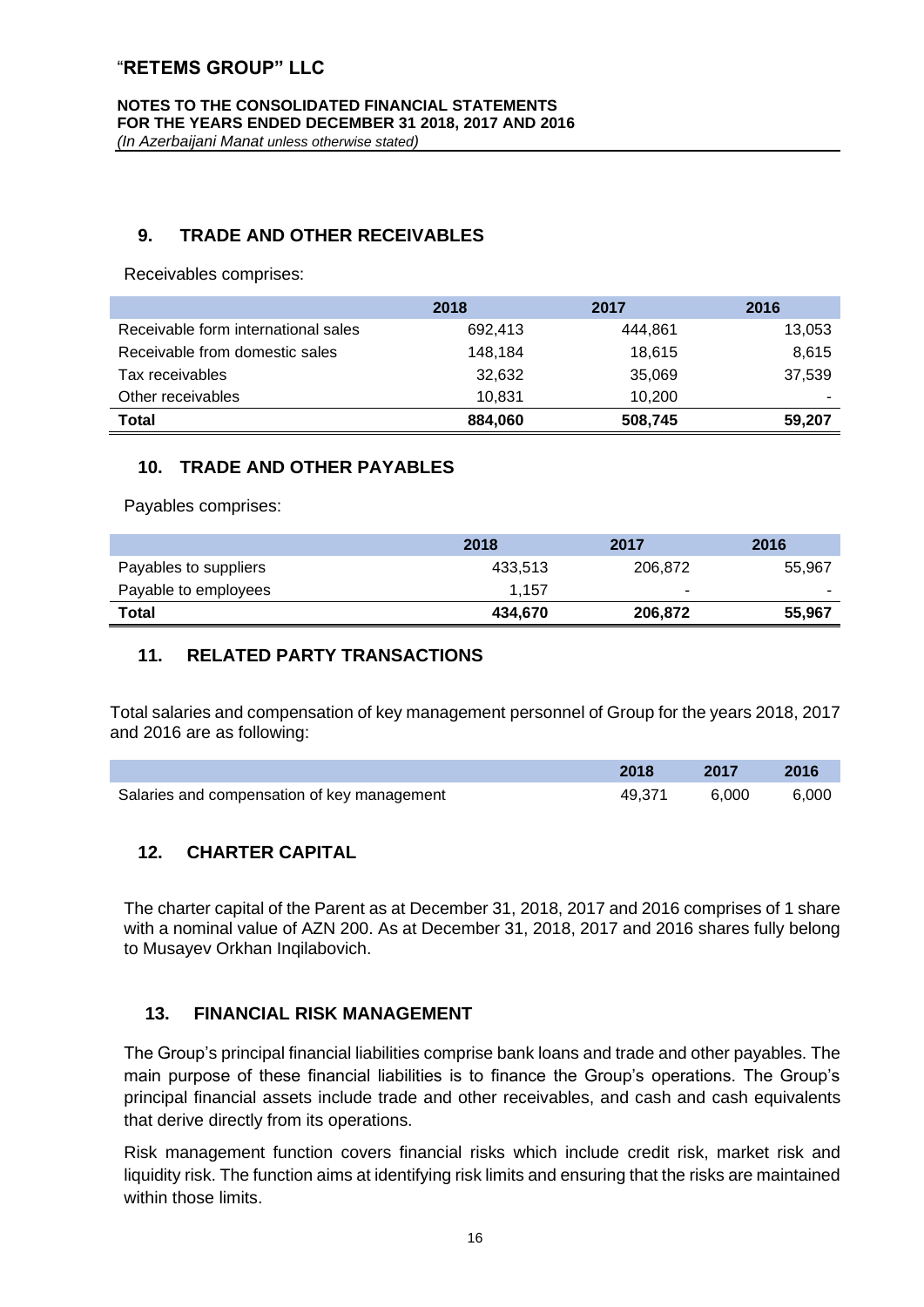## **Credit risk**

Credit risk is the risk that a counterparty will not meet its obligations under a financial instrument or customer contract, leading to a financial loss. The Group is exposed to credit risk from its operating activities namely from trade and other receivables.

Since the Group's trade receivables aging is less than 30 days, the effect of such exposure on consolidated financial statements is insignificant.

Trade and other receivables aging as at December 31, 2018, 2017 and 2016 is as follows:

|                                     | <b>Less than 30</b><br>days | $30 - 90$<br>days | 90 days<br>- 1 year      |
|-------------------------------------|-----------------------------|-------------------|--------------------------|
| Trade and other receivables of 2018 | 884.060                     | ٠                 |                          |
| Trade and other receivables of 2017 | 508.745                     | ۰                 |                          |
| Trade and other receivables of 2016 | 59.207                      | ۰                 | $\overline{\phantom{0}}$ |

### **Market risk**

Market risk is the risk that the fair value or future cash flows of a financial instrument will fluctuate because of changes in market prices. Market risk comprises three types of risk: interest rate risk, currency risk and other price risk, such as equity price risk and commodity risk.

### *Currency risk*

Foreign currency risk is the risk that the fair value or future cash flows of an exposure will fluctuate because of changes in foreign exchange rates. The Group's exposure to the risk of changes in foreign exchange rates relates primarily to the Group's operating activities (when revenue or expense is denominated in a foreign currency) and the Group's net investments in foreign subsidiaries.

The Group's exposure to foreign currency risk at the end of the reporting periods was as follows:

|                                | <b>December 31, 2018</b> |                          |                          | <b>December 31, 2017</b> |                          |                          | <b>December 31, 2016</b> |            |            |
|--------------------------------|--------------------------|--------------------------|--------------------------|--------------------------|--------------------------|--------------------------|--------------------------|------------|------------|
|                                | <b>USD</b>               | <b>EUR</b>               | <b>RUB</b>               | <b>USD</b>               | <b>EUR</b>               | <b>RUB</b>               | <b>USD</b>               | <b>EUR</b> | <b>RUB</b> |
| Cash and cash<br>equivalents   | 152.404                  | 10.088                   | 2.760                    | 323                      | 27                       | ٠                        | 333                      |            |            |
| Trade and other<br>receivables | 692,413                  | $\overline{\phantom{0}}$ | $\blacksquare$           | 444.861                  | ۰                        | $\overline{\phantom{0}}$ | 13,053                   |            |            |
| Bank loans                     | $\overline{\phantom{0}}$ | $\overline{\phantom{0}}$ | $\overline{\phantom{a}}$ | $\overline{a}$           | $\overline{\phantom{0}}$ | $\overline{\phantom{0}}$ | -                        |            |            |
| Trade and other<br>payables    | $\overline{\phantom{a}}$ | ٠                        | ٠                        | $\overline{\phantom{a}}$ | ۰                        | $\overline{\phantom{0}}$ | $\overline{\phantom{0}}$ |            |            |

# **Liquidity risk**

Liquidity risk is a risk that implies maintaining sufficient cash and the availability of funding through an adequate amount of committed credit facilities to meet obligations when due and to close out market positions. At the end of the 2018, 2017 and 2016 reporting periods the Group had AZN 289,090, AZN 1,618 and AZN 1,861 cash and cash equivalents and AZN 884,060, AZN 508,745 and AZN 59,207 of trade and other receivables accordingly that are expected to readily generate cash inflows for managing liquidity risk.